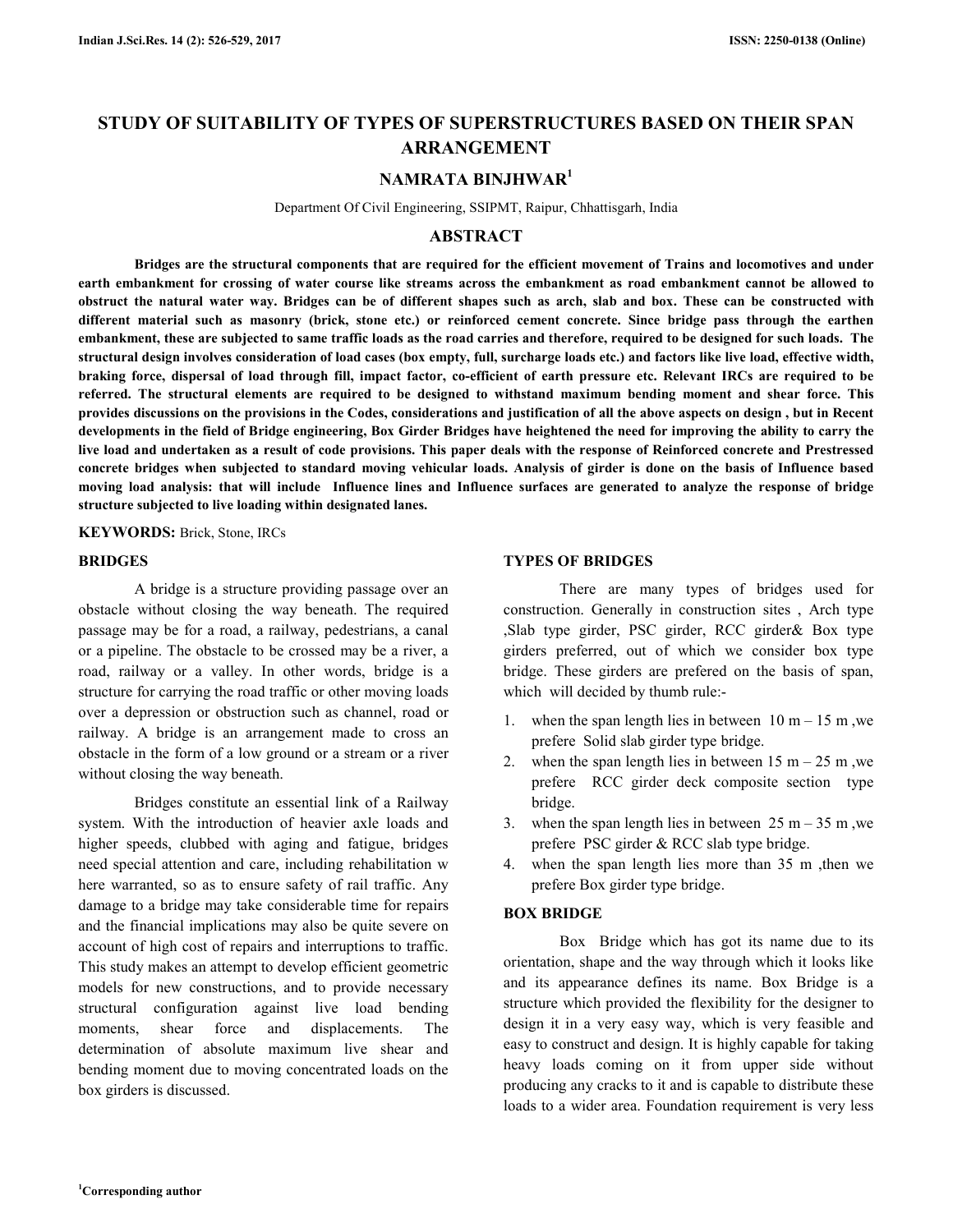and only little bit soil treatment will be required in case if the site consists of a soil having low bearing capacity and soil treatment required to be done as preferred by the site engineer.



**Figure 1: Cross Section Of Box Girder** 

# **LITERATURE SURVEY**

 Fushun LIU et al. [1] deals with New Damage-Locating Method for bridges subjected to a moving load by introducing a new moving load damage-locating indicator (MLDI). From his study a vehicle is modeled as a moving load and the damage is simulated by a reduction of stiffness properties of the elements. His conclusion indicates, the method not only can determine a single damage location accurately, but also can determine multiple damages in a simply supported bridge or in a continuous bridge.

 C Adam et al. [2] made studies on Reliable Dynamic analysis of an uncertained composite bridge under traffic loads. According to his studies, the main structure is modeled as a two-layer beam consisting of a steel girder connected elastically to the concrete deck. The governing sixth-order partial differential equation of motion of the homogenized beam is extended to include uncertainty in the mechanical property of the interface. He concluded that the above efficient analysis can be performed without reliable knowledge of the uncertainty of the material parameters by considering structural inherent worst case scenarios.

# **OBJECTIVES**

- Evaluation of various bridge parameters as per IRS codes and RDSO(Research Designs and Standards Organization).
- To analyze R.C.C box bridge by using STAAD pro software and MDM.
- Comparison of analysis from STAAD pro and MDM to observed that which method is more competent.
- > To Design all structural elements of box bridge.
- $\triangleright$  To check safety of bridge.
- Analysis of Girder, which is restricted up to fixed span, on the basis of thumb rule by using software.

### **SPECIFICATION**

 Keywords- Prestressed concrete I-beam, railway block cost, reinforced concrete T-beam, reinforced concrete I- beam, sacrificial shuttering, steel composite Ibeam.

### **CODAL PROVISIONS**

 Influence based moving load analysis had important application for the design of bridge superstructures that resist large live loads. Influence lines and Influence surfaces are generated to analyse the response of bridge structure subjected to moving vehicle live loading within designated lanes. The theory is applied to the structures subjected to uniformly distributed load, or a series of concentrated forces developed by the vehicle on the span. It was well known that shear and moment diagrams represent the most descriptive methods for displaying the variation of loads in a member. If a structure is subjected to a live load or moving load, the variation of shear and bending moment in the member is best described using the influence line. An influence line represents the variation of the reaction, shear, moment or deflection at a specific point in a member as a concentrated force moves over the In this context, this paper explains how different types of box girder bridge decks perform under different standard moving load cases. 70 m continuous span length for RCC & PSC box girders with 12.6 m of top flange width, in which 9.6 m of effective carriage way designed for two lanes and footpaths of 1.5 m on either side are adopted for the analysis purpose. Moving load cases are defined as per Indian Roads Congress (IRC: 6-2000) codal provisions i.e., one lane of 70R loading or two lanes of Class A loading, if the effective width of carriage way is up to 9.6 m. Out of two load cases Class A loading is the heavy loading and all the National Highways built in India should design for this heavy loading. Dimensions of box girders are taken with respect from clause 9.3.2 of IRC: 18-2000. Analysis is carried out at different positions on each key element to produce live bending moments, shear forces and Displacements. The design aspects, detailing of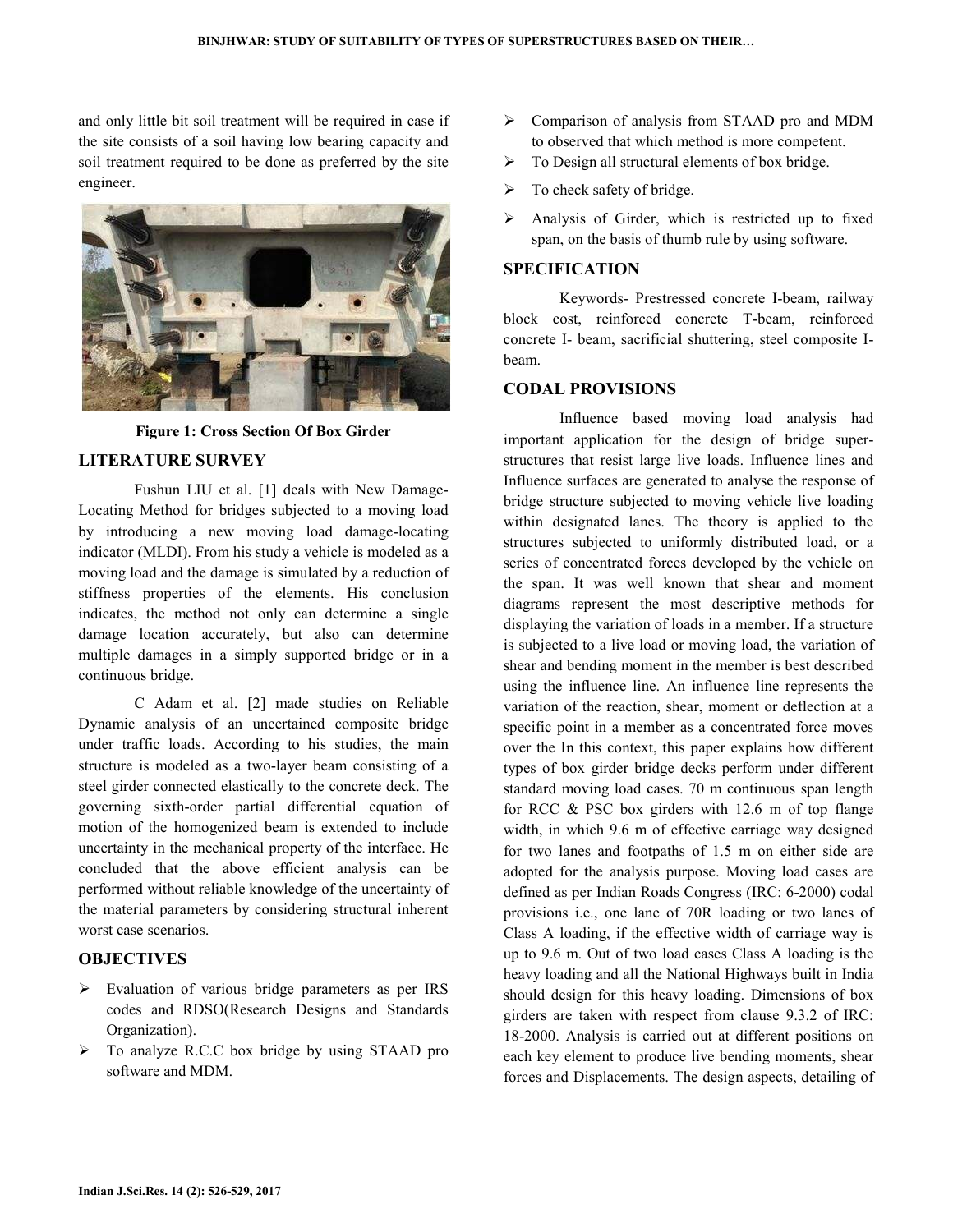reinforcement, sub-structure details like pier cap, pier and foundation details are excluded from the current study.

# **METHODOLOGY**

- $\triangleright$  Analysis and design by STAAD pro.
- Analysis method adopted for RCC box is MDM (Moment Distribution Method).
- **Designing Box Bridge considering LSM.**

 Various cases those are to be generally adopted for designing:

- Case 1: Dead load and live load acting from outside as well as earth pressure, while no water pressure from inside (i.e. Design of Box Bridge by considering the box as in empty conditions, no water will flow from it)
- Case 2: Dead load and live load acting from outside as well as earth pressure, while water pressure acting from inside (i.e. designing the by considering that it is half full)
- Case 3: Dead load and live load acting from outside as well as earth pressure, while water pressure acting from inside (i.e. designing the box by considering that it is full).

 Considering case one, as it is the worst possible case for designing bridge. Serviceability Limit State – For the limitations given in 10.2.1.load combination only shall be considered. For the stress limitations given in 10.2.2, load combinations 1 to 5 shall be considered. The value of YfL for creep and shrinkage of concrete and prestressed (including secondary effects in statically indeterminate structures) shall be taken as 1.0.

 Ultimate Limit State – To check the provisions of 10.3 load combinations 1 to 4 shall be considered. The value of YfL for the effects of shrinkage and, where relevant, of creep shall be taken as 1.2. In calculating the resistance of members to vertical shear and torsion YfL for the prestressing force shall be taken as 1.15 where it adversely affects the resistance and 0.87 in other cases. In calculating secondary effects in statically indeterminate structures YfL for prestressing force may be taken as 1.0.

### **CASE STUDY**

 Live Project photos of Nagpur Metro Railway Corporation Ltd.(NMRCL)